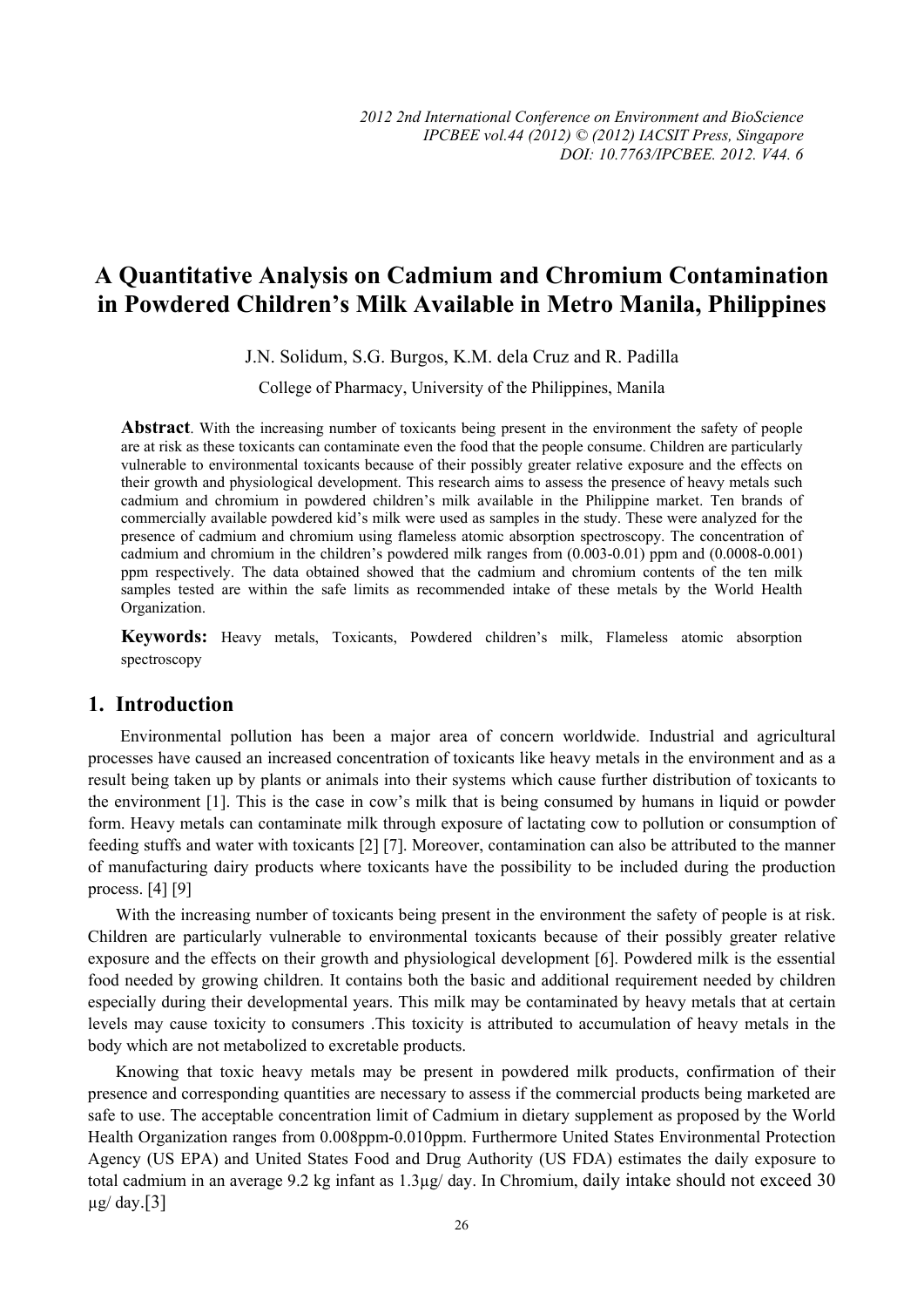In this study, it is aimed to assess the presence of the heavy metals cadmium and chromium in powdered children's milk available in the Philippine market, specifically in the supermarkets of Metro Manila. This study also has an objective of obtaining the concentration of cadmium and chromium from the powdered milk samples. Lastly, the study aims to compare the levels of the heavy metals with the standard limits set for them.

## **2. Methodology**

#### **2.1. Materials**

Ten brands of powdered children's milk available in the supermarkets of Metro Manila were collected. The samples were stored in their original containers and were kept at room temperature.

#### **2.2. Analysis of Chromium and Cadmium**

5 grams of powdered milk were digested in 10 mL concentrated nitric acid in an open glass container overnight, at room temperature, and the next day at 80° C for 5 hours. The solutions were cooled to room temperature and the volume was adjusted to 50 mL with distilled water. These were analyzed using flameless atomic absorption spectrophotometer [8].

### **3. Results and Discussion**

In view of the worldwide concern regarding heavy metal contamination in the environment, heavy metal contamination of prime commodities such as food becomes a primary concern. Milk in particular is the common source of nutrient in growing children thus such commodities must be free from heavy metal contamination in order to prevent impairment of growth and development in children. In this study the concentration of cadmium and chromium was determined in ten brands of powdered children's milk. The results are summarized in table 1 and table 2. The concentration of cadmium and chromium in the children's powdered milk ranges from (0.003-0.01) ppm and (0.0008-0.001) ppm respectively. These values were found to be within the safe limits as recommended intake by these metals by the World Health Organization and U.S E.P.A.

# **4. Conclusion and Recommendation**

The data obtained showed that the cadmium and chromium contents of the ten milk samples tested are within the safety limits as recommended intake by the World Health Organization and United States Environmental Protection Agency . However, chronic exposure to these heavy metals can cause health hazards to consumers and may eventually lead them to death once the maximum allowable limit of the heavy metal is reached.

Despite the conformance of the ten brands of powdered children's milk, it is still recommended to screen other milks available in the market for potential heavy metal contamination to ensure public safety especially of children.

| sample         | Concentration (ppm) |
|----------------|---------------------|
| M <sub>1</sub> | 0.009115            |
| M <sub>2</sub> | 0.009492            |
| M <sub>3</sub> | 0.009434            |
| M <sub>4</sub> | 0.008912            |
| M <sub>5</sub> | 0.003774            |
| M6             | 0.010160            |
| M <sub>7</sub> | 0.009725            |
| M8             | 0.009783            |
| M <sup>9</sup> | 0.010160            |
| M10            | 0.010305            |

Table 1: Concentration of cadmium in powdered children's milk